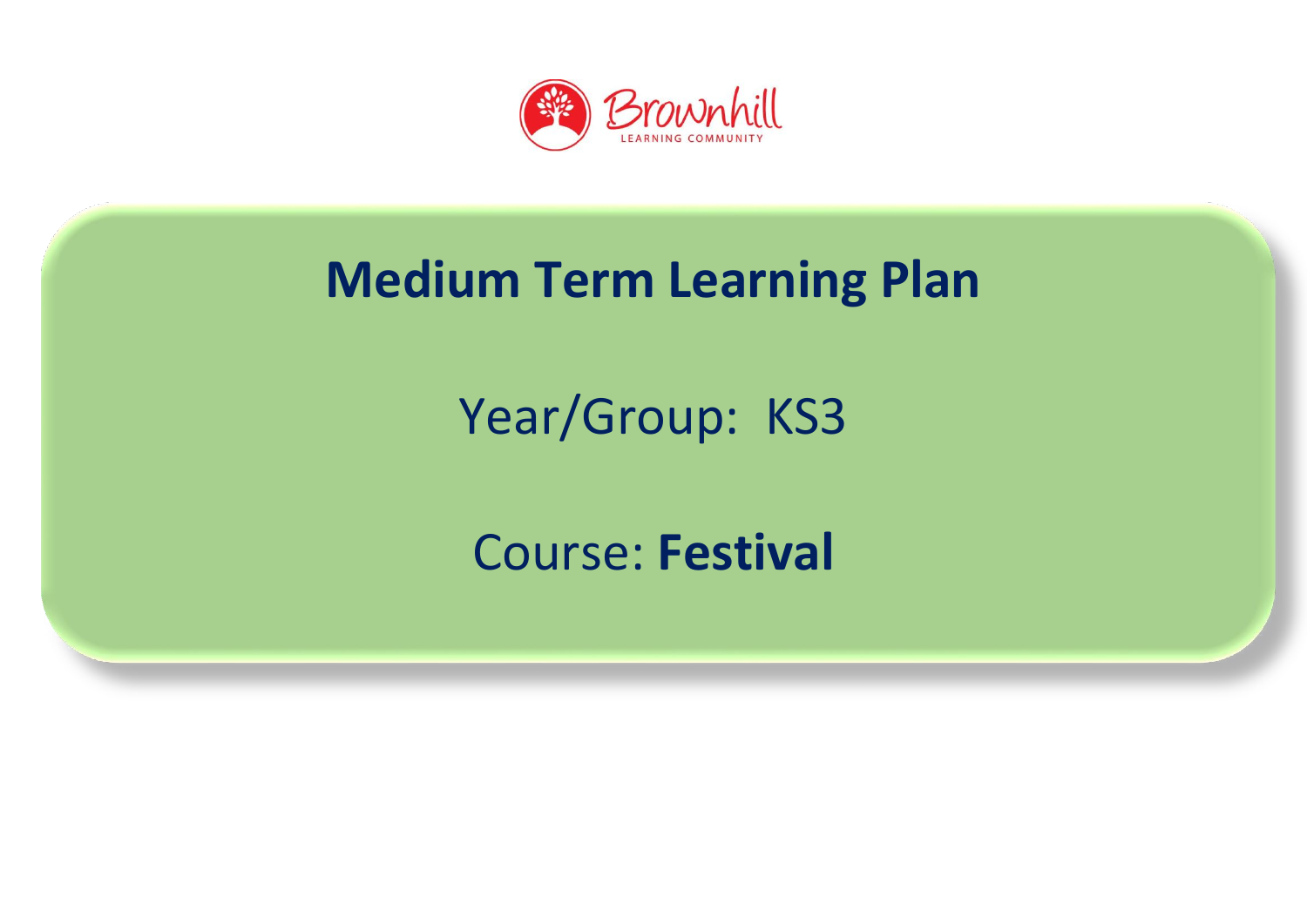| <b>About the unit</b>                                                                                                                                                                                                                                                                                                                                                                                                                                                                                                                                                                                                                                                                                                                            | <b>Assessment Focus</b>                                                                                                                                                                                                                                                                                                                                                                                                                                                  |  |
|--------------------------------------------------------------------------------------------------------------------------------------------------------------------------------------------------------------------------------------------------------------------------------------------------------------------------------------------------------------------------------------------------------------------------------------------------------------------------------------------------------------------------------------------------------------------------------------------------------------------------------------------------------------------------------------------------------------------------------------------------|--------------------------------------------------------------------------------------------------------------------------------------------------------------------------------------------------------------------------------------------------------------------------------------------------------------------------------------------------------------------------------------------------------------------------------------------------------------------------|--|
| Festival<br>3D/Drawing<br>Pupils will develop their knowledge and experience of colour theory as well as<br>learning about different cultures.<br>This project can be based on any multicultural art focusing particularly on the<br>cultural connections and where it originated.<br>To look at the media and materials used.                                                                                                                                                                                                                                                                                                                                                                                                                   | Attainment targets by the end of key stage 3, pupils are expected to<br>know, apply and understand the matters, skills and processes specified<br>in the programme of study.<br>In house assessment.<br>Unit awards progress.                                                                                                                                                                                                                                            |  |
| Key Content to be covered                                                                                                                                                                                                                                                                                                                                                                                                                                                                                                                                                                                                                                                                                                                        | <b>Expected Learning Outcomes</b>                                                                                                                                                                                                                                                                                                                                                                                                                                        |  |
| Pupils will research festivals and Mardi Gras in different countries and how we<br>celebrate religious holidays such as Lent, fasting and Easter etc<br>Pupils will use different types of materials and media to create drawings,<br>paintings, collages. Pupils will also create a festival mask that could be worn to<br>a celebration.<br>Pupils should be able to describe the art work using the artist's vocabulary<br>identifying the origins - likes, dislikes and its meaning.<br>Pupils should be able to investigate existing multicultural art and use this to<br>produce their own pieces.<br>Pupils will be challenged to experiment with a wider range of materials and<br>experiences while developing knowledge and technique. | By the end of this scheme students will be able to:<br>To produce pieces of work representing culture. Pupils will be able to<br>$\bullet$<br>describe the work of the artist using descriptive artist vocabulary.<br>Pupils should be able to express their likes and dislikes, identify the style<br>and meaning.<br>To successfully research and present information to support project and<br>final piece.<br>To produce a piece of work in the style of the Artist. |  |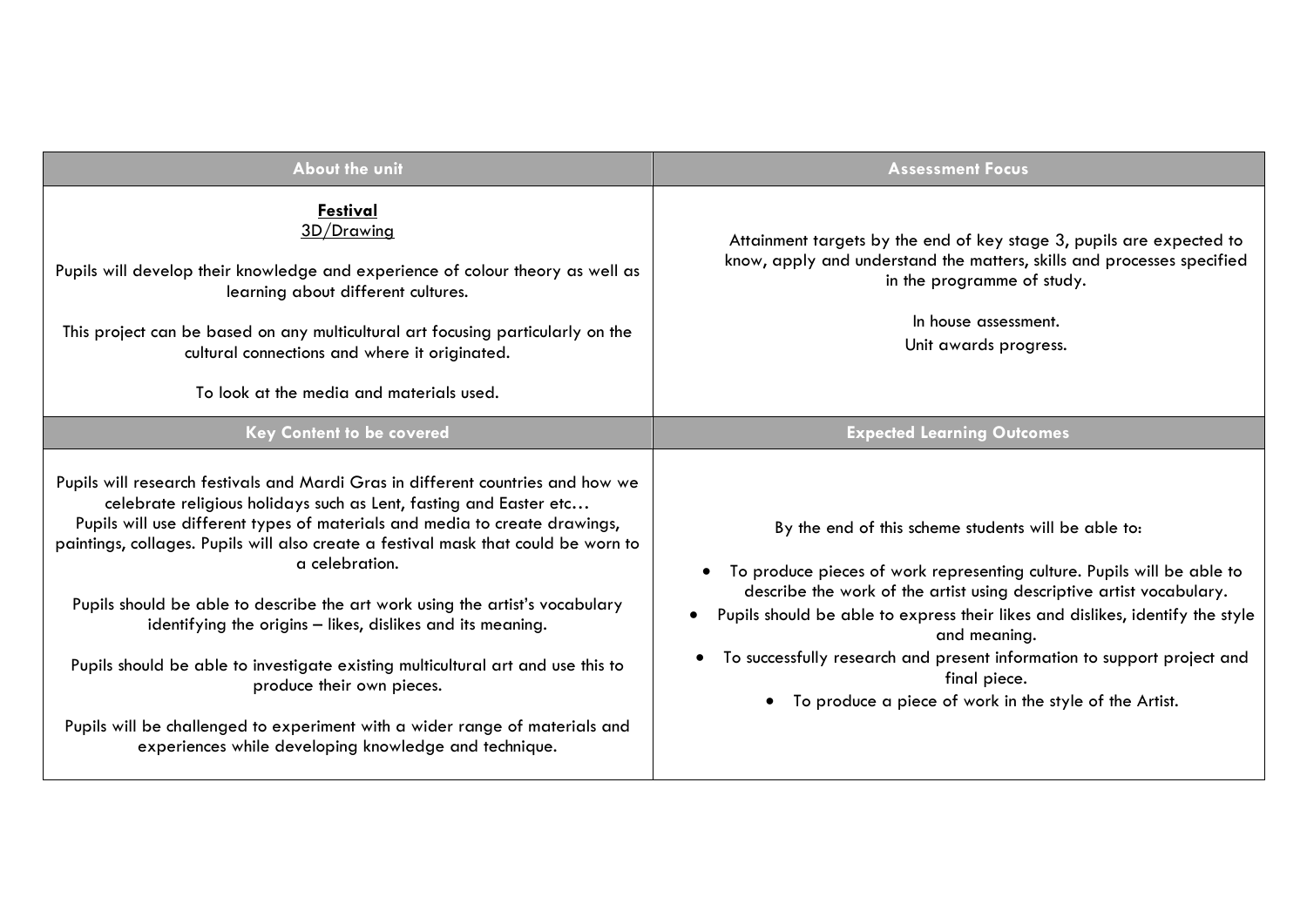| Key Skills to be developed including Literacy and Numeracy                                                                                                                                                                                                                                                                      | <b>Key Assessment Points (evidence)</b>                                                                                                                                                                 |  |
|---------------------------------------------------------------------------------------------------------------------------------------------------------------------------------------------------------------------------------------------------------------------------------------------------------------------------------|---------------------------------------------------------------------------------------------------------------------------------------------------------------------------------------------------------|--|
| Know about great artists, craft makers and designers, and understand the<br>historical and cultural development of their art forms.                                                                                                                                                                                             | • Producing work to support task set.<br>• Apply and extend experiences.<br>Investigate materials and media used.<br>• Adapt and refine their work.<br>Analyse own and others work and express opinion. |  |
| Language for Learning                                                                                                                                                                                                                                                                                                           | Links to EBD/ personal, social and emotional needs                                                                                                                                                      |  |
| <b>KEY VOCABULARY/ LITERACY LINKS.</b><br>Use relevant words to the culture and style or art.<br>*Multicultural *Select. Any word relevant to chosen culture.<br><b>Sentence starters</b><br>• Give reasons for<br>This Art originate from<br>The materials I have use are.<br>How could you improve, explain why?<br>$\bullet$ | Learning - 1 to 5<br>Conduct - 6 to 10<br><b>Emotional -</b>                                                                                                                                            |  |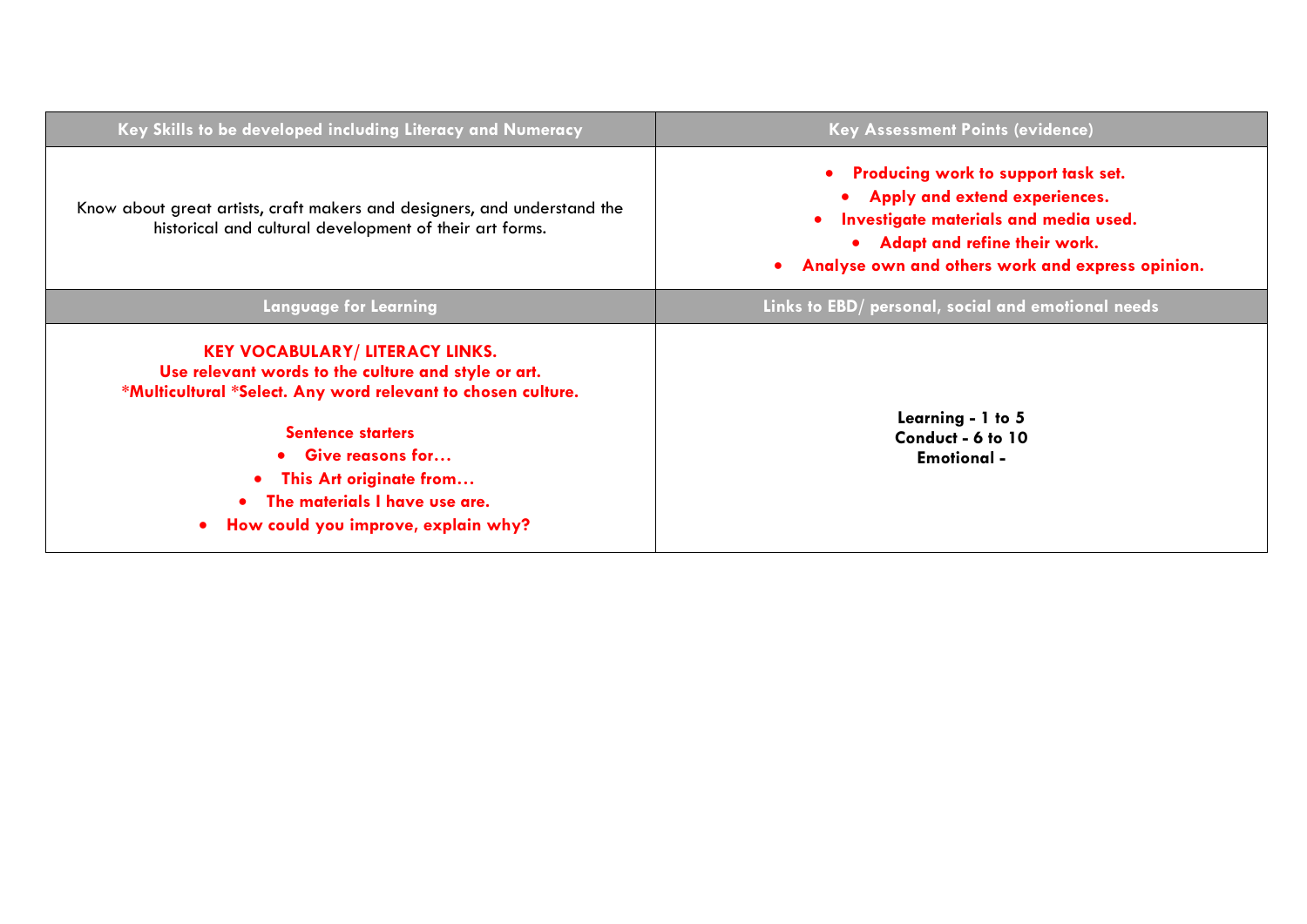| <b>Session</b> | <b>Learning Objectives</b>                                                                                                                                                                                                                                                    | <b>Content to be covered</b>                                                                                                                                                                                                                                      | <b>Suggested Pedagogy/Teaching Activities</b>                                                                                                                                                                                                                                       | <b>Learning Outcomes</b><br>(Assessment/ Level descriptors<br>for this lesson)                                                                                                           |
|----------------|-------------------------------------------------------------------------------------------------------------------------------------------------------------------------------------------------------------------------------------------------------------------------------|-------------------------------------------------------------------------------------------------------------------------------------------------------------------------------------------------------------------------------------------------------------------|-------------------------------------------------------------------------------------------------------------------------------------------------------------------------------------------------------------------------------------------------------------------------------------|------------------------------------------------------------------------------------------------------------------------------------------------------------------------------------------|
|                | To learn about a new Culture<br>and its Art, festivals and<br>Mardi Gras in different<br>countries and how we<br>celebrate religious holidays<br>such as Lent, fasting and<br>Easter etc<br>Describe the work of the<br>chosen culture using<br>descriptive artist vocabulary | Introduce pupils to new topic<br>and the chosen culture and<br>celebration. Identify style and<br>using descriptive language<br>articulate the likes and dislikes,<br>what they think the image is<br>about and what the Art is<br>trying to convey or celebrate. | Show pupils a selection of images showing the<br>work created by its culture and festival<br>celebrations<br>Group discussion. Talk about the style, Likes<br>dislikes etc Can the festival or celebration be<br>identified from item/art?                                          | Successfully identify the culture<br>and verbally critique the work<br>using Artist vocabulary and<br>expressing personal opinions.<br>Have they achieved the LO?                        |
| $\overline{2}$ | Record observations.<br>Discuss and question critically                                                                                                                                                                                                                       | <b>Explore and Develop Ideas</b><br>Research the cultural Art,<br>festivals and celebrations<br>through varies resource such as<br>the internet, books, and visual<br>stimuli. Group discussion about<br>the work, likes/dislikes and the<br>identified origin.   | Organise and present research in a collage or<br>sketch book.<br>Show examples of a successful sketch book or<br>collage to illustrate task and what's required.<br>This can be done with past pupils of even clips<br>on you tube or if combatant demonstrations of<br>techniques. | Trough questions and answers<br>to assess level of knowledge<br>and understanding.<br>By outcome and level of work.<br>Have they achieved the LO?<br>Recorded on the assessment<br>grid. |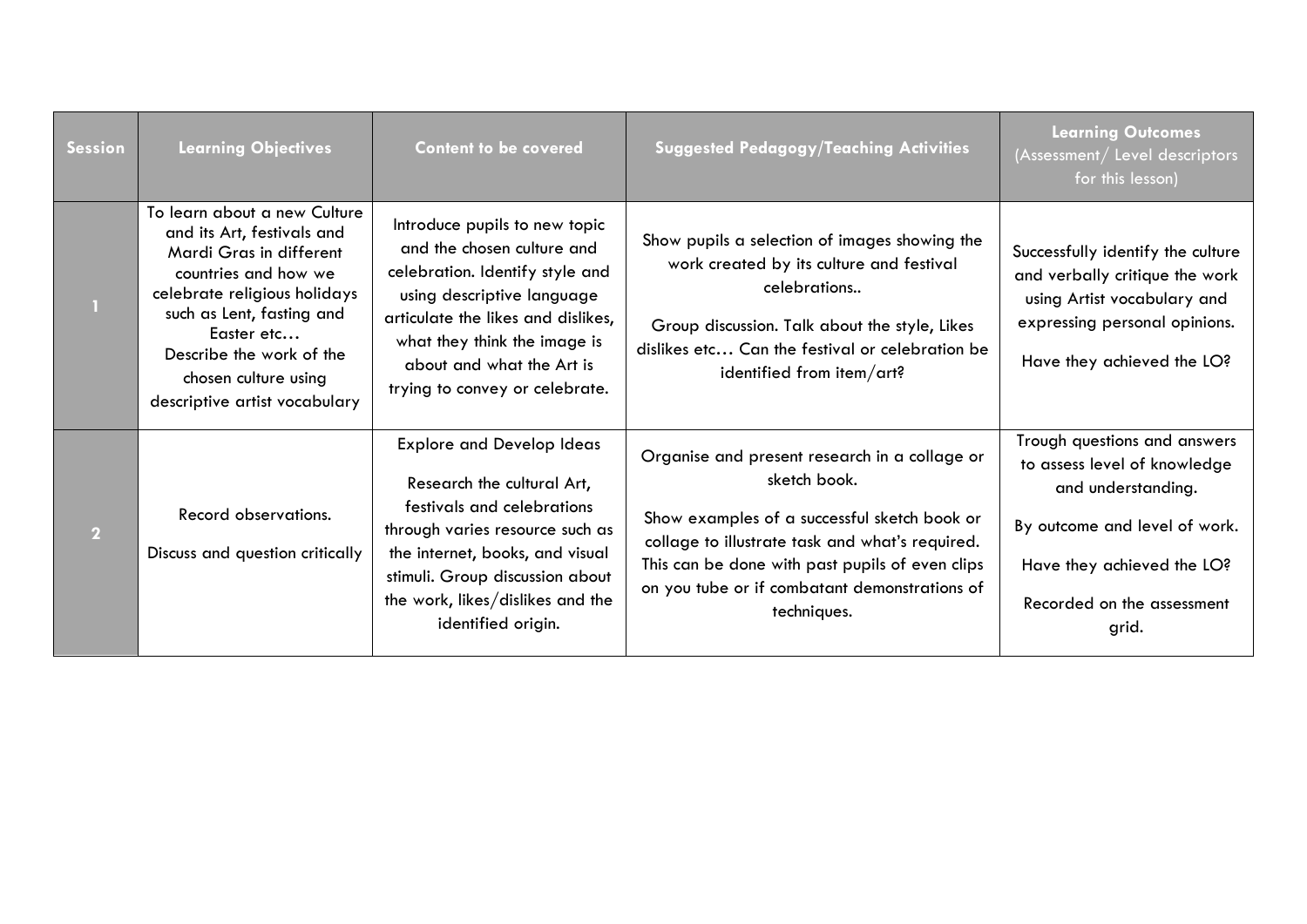| Session        | Learning<br><b>Objectives</b>                                                                            | <b>Content to be covered</b>                                                                                                                                                    | <b>Suggested Pedagogy/Teaching Activities</b>                                                                                                                                                                                                                                                          | <b>Learning Outcomes</b><br>(Assessment/ Level descriptors<br>for this lesson)                                                                                                                   |
|----------------|----------------------------------------------------------------------------------------------------------|---------------------------------------------------------------------------------------------------------------------------------------------------------------------------------|--------------------------------------------------------------------------------------------------------------------------------------------------------------------------------------------------------------------------------------------------------------------------------------------------------|--------------------------------------------------------------------------------------------------------------------------------------------------------------------------------------------------|
| $\overline{3}$ | Organise and<br>present<br>information in<br>different ways.<br>Investigate<br>and combine<br>materials. | Explore and develop ideas<br>Experiment with techniques and<br>media. Create a study of work<br>in sketch books, on mood<br>boards or simply single piece<br>studies.           | Develop research with annotation.<br>Organise and present work in a collage, mood board or<br>sketch book<br>Experiment then practice using new materials and techniques.<br>Expand experiences through investigation.<br>Continue with creating sketches and ideas to lead to final<br>piece of work. | Through completion of tasks<br>and level.<br>Successfully organise and<br>present information through<br>planning, investigating and<br>combining materials/ideas.<br>Have they achieved the LO? |
| $\overline{4}$ | Apply and<br>extend<br>experiences.                                                                      | Investigate and making<br>Produce creative work,<br>exploring their ideas and<br>recording their experiences.<br>Explore, manipulate and<br>combine materials for a<br>purpose. | Use a range of media appropriate to chosen culture, festival<br>and celebration, develop drawings and plans in order to<br>make an informed choice of media for final piece.                                                                                                                           | Have they achieved the LO?<br>Have successfully mastered<br>new techniques and understand<br>the visual and tactile qualities<br>of materials and processes.                                     |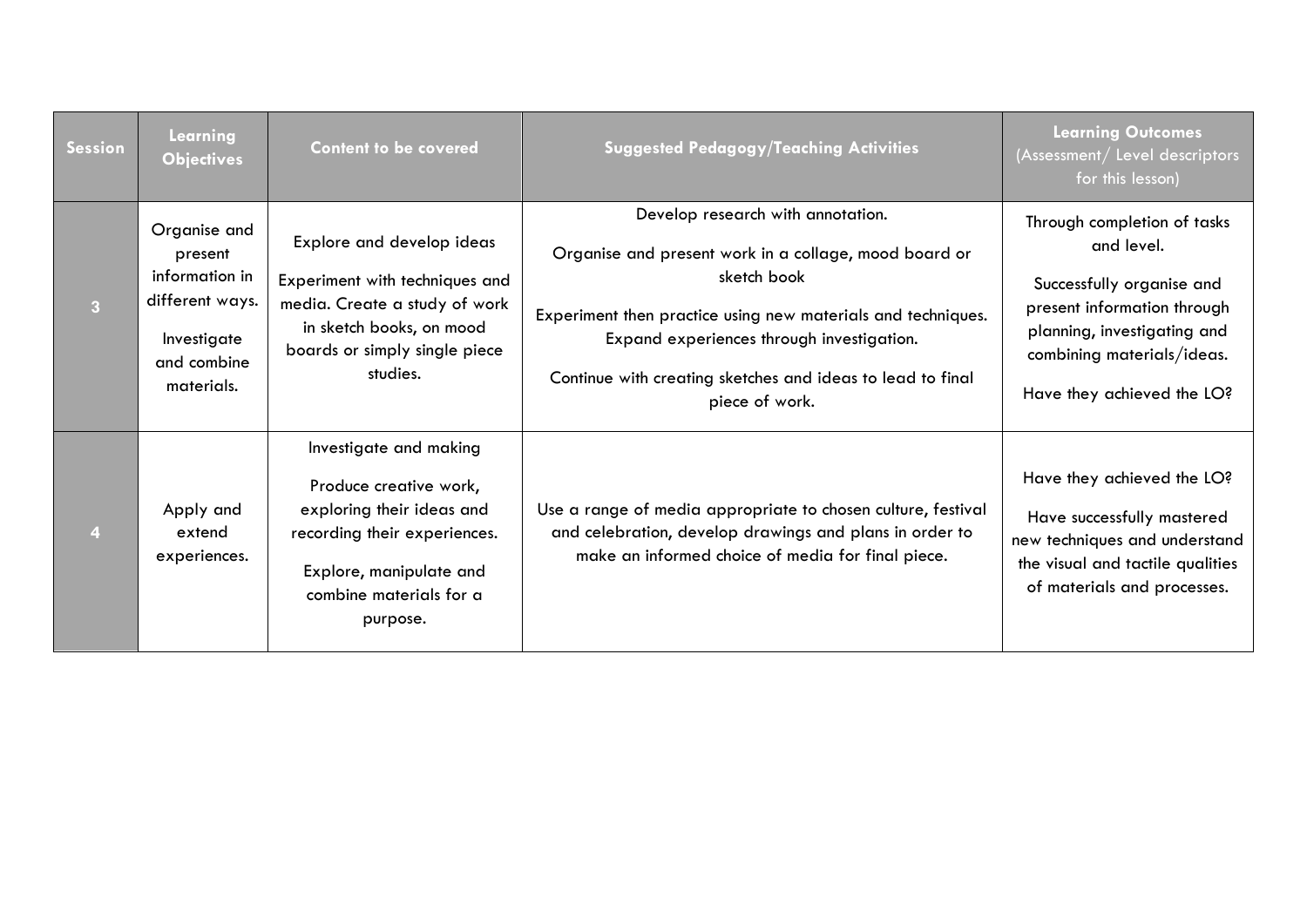| <b>Session</b> | Learning<br><b>Objectives</b>                                                            | <b>Content to be covered</b>                                                                                                                                                                                                                                                                                                              | <b>Suggested Pedagogy/Teaching Activities</b>                                                                                                                                                                                                                                                                                                       | <b>Learning Outcomes</b><br>(Assessment/ Level descriptors<br>for this lesson)                                                                                                                            |
|----------------|------------------------------------------------------------------------------------------|-------------------------------------------------------------------------------------------------------------------------------------------------------------------------------------------------------------------------------------------------------------------------------------------------------------------------------------------|-----------------------------------------------------------------------------------------------------------------------------------------------------------------------------------------------------------------------------------------------------------------------------------------------------------------------------------------------------|-----------------------------------------------------------------------------------------------------------------------------------------------------------------------------------------------------------|
| 5 <sub>1</sub> | Analyse own<br>and others<br>work and<br>express<br>opinion<br>Adapt and<br>refine work. | Evaluate and analyse creative<br>works using the language of<br>art, craft and design. State<br>methods and approaches<br>suggest ways to improving and<br>refining them.<br>Investigate and making                                                                                                                                       | Individual evaluations to be completed with teacher, reflecting<br>on progress and work completed. Identify how to fine and<br>improve, identify successes and implement plan to refine work.                                                                                                                                                       | Have new techniques been<br>accomplished, do pupils<br>understand the visual and<br>tactile qualities of materials<br>and processes.<br>Have they achieved the LO?<br>Recorded on the assessment<br>grid. |
| $\overline{6}$ | Understand<br>visual and<br>tactile<br>qualities of<br>materials and<br>processes.       | Pupils should experiment with a<br>wide range of materials,<br>processes and techniques. Use<br>sketchbooks to investigate and<br>record outcome.<br>Self-assessment, reflection and<br>plan for development.<br>Individual progress meeting to<br>assess knowledge and<br>understanding.<br>Pupils to complete self-<br>assessment grid. | Understanding tactile qualities should come from investigation<br>of new materials, processes and techniques. This should be<br>evident in pupil's sketch books and through choices made for<br>the final piece.<br>Individual and group discussions to reflect on successes and<br>finding.<br>What is taken from this to refine and develop work. | Have they achieved the LO?<br>Recorded on the assessment<br>grid.                                                                                                                                         |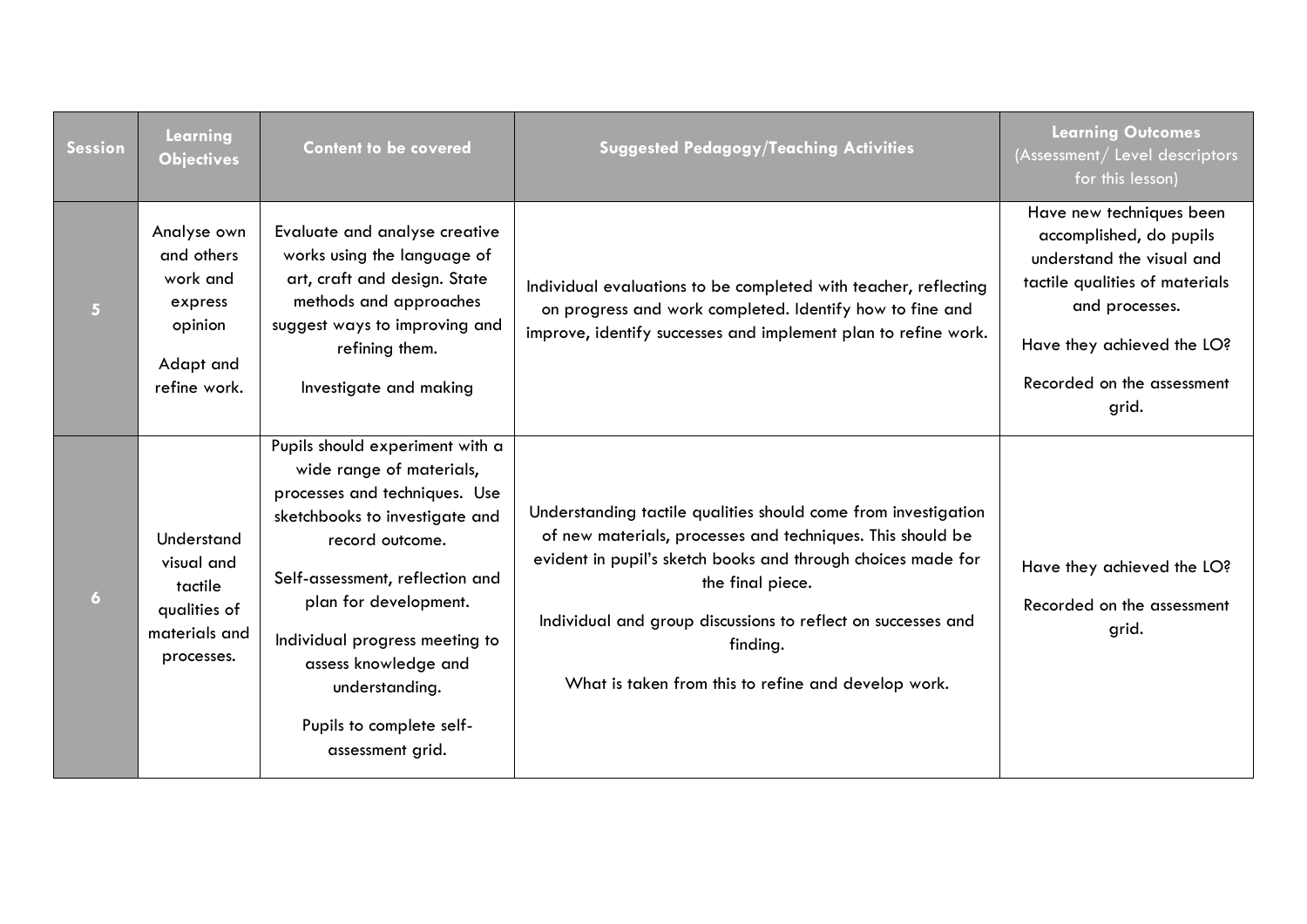| Session | Learning<br><b>Objectives</b>                          | <b>Content to be covered</b>                                                                                                                | <b>Suggested Pedagogy/Teaching Activities</b>                                                            | <b>Learning Outcomes</b><br>(Assessment/ Level descriptors<br>for this lesson)        |
|---------|--------------------------------------------------------|---------------------------------------------------------------------------------------------------------------------------------------------|----------------------------------------------------------------------------------------------------------|---------------------------------------------------------------------------------------|
|         | To gain<br>knowledge in<br>multicultural<br>artefacts. | To know and recall some of the<br>key words related to the topic.<br>To know and recall the names<br>and techniques given to this<br>topic. | Planning and short sentences to support topic, evident in sketch<br>books.<br>Portfolio and final piece. | Have they achieved the LO?<br>Recorded on the assessment<br>grid.<br>Through outcome. |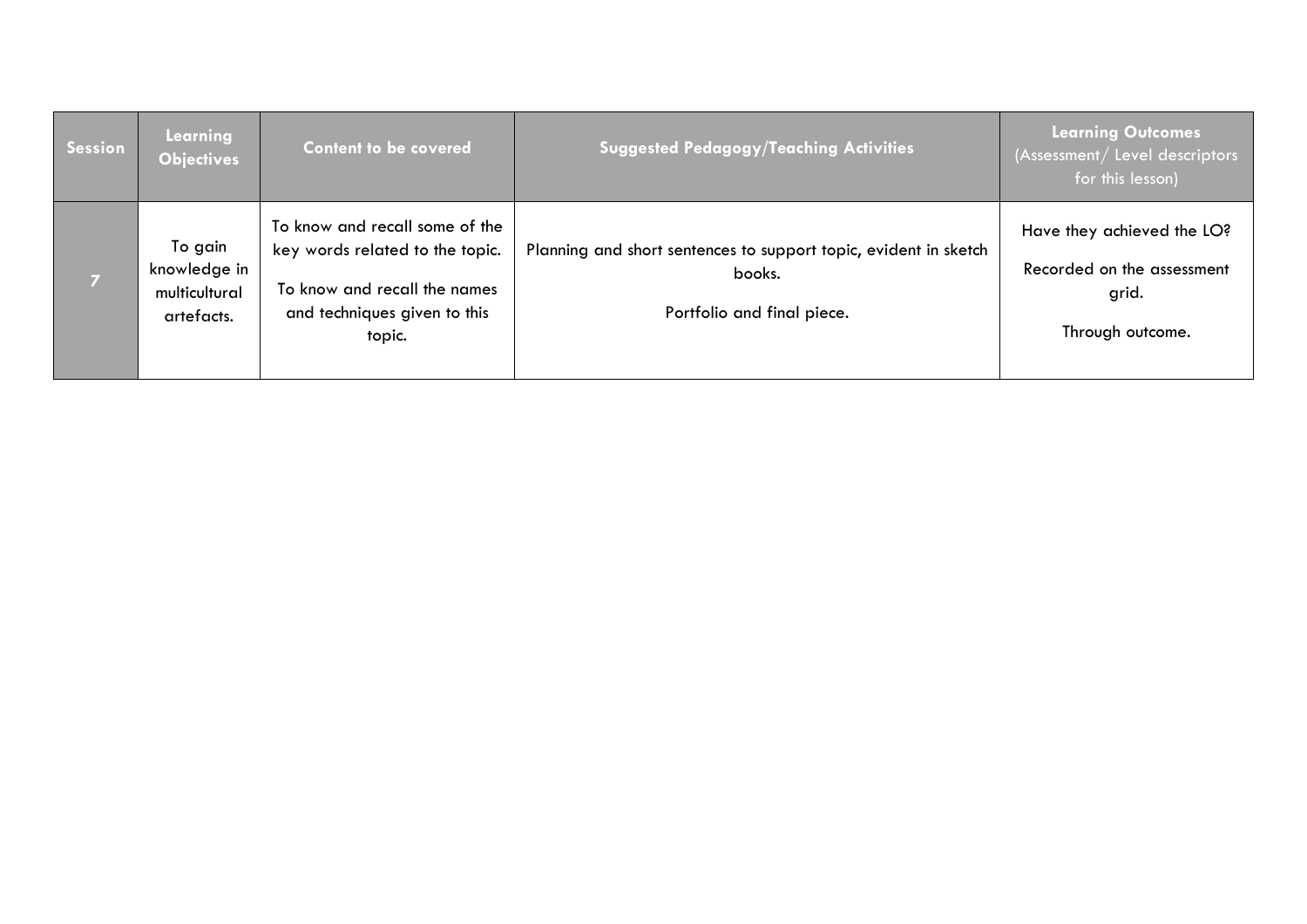

## **Medium Term Learning Plan**

## Year/Group: KS3

## Course: **Mystical Creatures, Junk Modelling**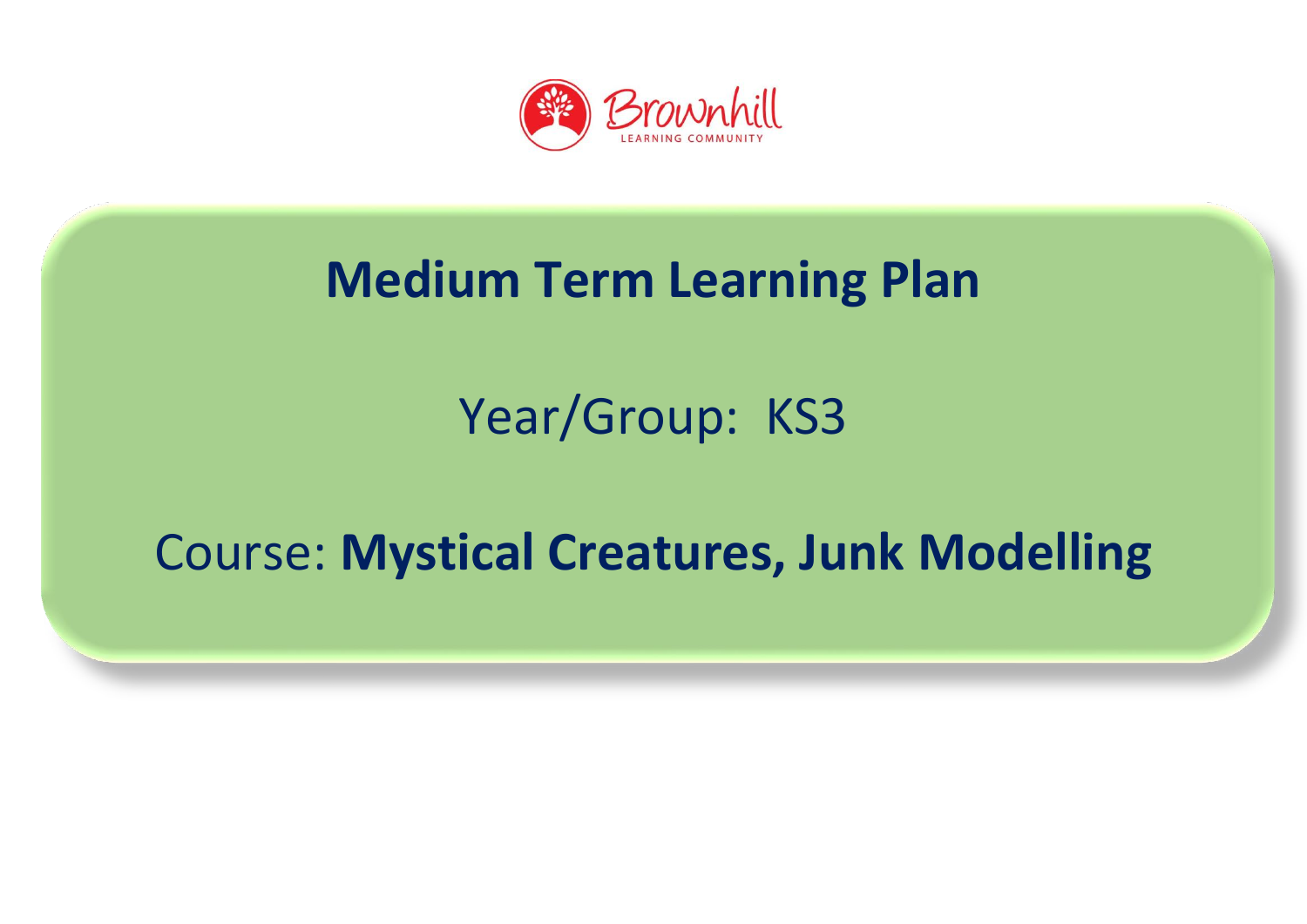| About the unit                                                                                                                                                                                                                                                                                                                                                                                                                                                                                                | <b>Assessment Focus</b>                                                                                                                                                                                                                                                                                                                                                                                           |
|---------------------------------------------------------------------------------------------------------------------------------------------------------------------------------------------------------------------------------------------------------------------------------------------------------------------------------------------------------------------------------------------------------------------------------------------------------------------------------------------------------------|-------------------------------------------------------------------------------------------------------------------------------------------------------------------------------------------------------------------------------------------------------------------------------------------------------------------------------------------------------------------------------------------------------------------|
| <b>Mystical creatures</b><br><b>Junk Modelling</b><br>Pupils will learn about the environment and the effects plastic waste has on the<br>earth.<br>Pupils will learn about different sea creatures, sea life and their habitat.<br>Pupils will also learn to form, design and construct.<br>Inspire and challenge pupils, equipping them with the knowledge and skills to<br>experiment.                                                                                                                     | Attainment targets by the end of key stage 3, pupils are expected to know,<br>apply and understand the matters, skills and processes specified in the<br>programme of study.<br>SIMS.<br>In house assessment.<br>Unit awards progress.<br>Working towards Vocational qualifications and GCSE.                                                                                                                     |
| <b>Key Content to be covered</b>                                                                                                                                                                                                                                                                                                                                                                                                                                                                              | <b>Expected Learning Outcomes</b>                                                                                                                                                                                                                                                                                                                                                                                 |
| Pupils will be drawing from observation then creating their own sea creatures<br>Pupils will use Junk modelling to create their 3D design with an emphasis on using<br>plastic waste, showing patterns, features and incorporating mixed media.<br>Investigate existing forms of 3D Art.<br>Experiment using a variety of different materials to produce a 3D Robot.<br>Pupils will be challenged to experiment with a wider range of materials and<br>experiences while developing knowledge and techniques. | By the end of this scheme students will be able to:<br>Pupils will be able to describe the work of 3D Art using descriptive 3D Art<br>vocabulary.<br>Pupils should be able to express their likes and dislikes, identify the style and<br>meaning.<br>To successfully research and present information to support the project.<br>To produce pieces of work in the style of the 3D Art and ideally a final piece. |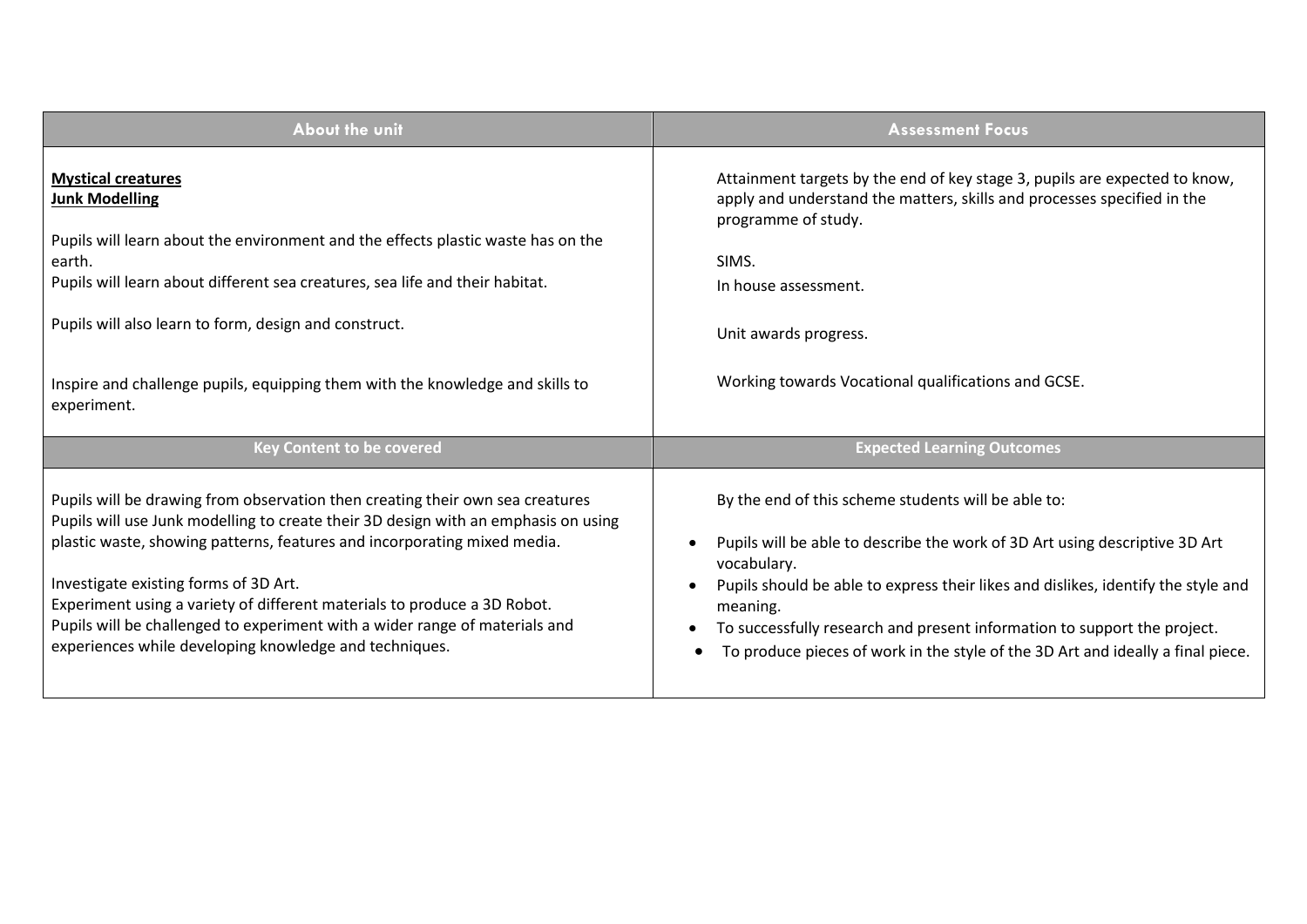| Key Skills to be developed including Literacy and Numeracy                                                                                                                                                                                                                                                           | <b>Key Assessment Points (evidence)</b>                                                                                                                                                                                                         |
|----------------------------------------------------------------------------------------------------------------------------------------------------------------------------------------------------------------------------------------------------------------------------------------------------------------------|-------------------------------------------------------------------------------------------------------------------------------------------------------------------------------------------------------------------------------------------------|
| Explore and develop ideas through discussions and critical questions, recording<br>observations, organising and presenting information in different ways.                                                                                                                                                            | Investigate and combine materials.<br><b>Apply and extend experiences</b><br>Design and make a 3D Junk Model.<br>Analyse own and others' work and express opinion.<br>Adapt and refine their work.<br><b>Produce work to support tasks set.</b> |
| <b>Language for Learning</b>                                                                                                                                                                                                                                                                                         | Links to EBD/ personal, social and emotional needs                                                                                                                                                                                              |
| Key vocabulary/Literacy links. Use relevant words for 3D Art *Explore *Experiment<br>*Describe *Select *Dimensional *Rough *Uniform *Random *Delicate<br>*Smooth*Composition*Contrast*Modelling<br><b>Sentence starters</b><br>In this piece I have<br>The materials I have used are<br>The technique I have used is | Learning $-1$ to 5<br>Conduct $-6$ to 10<br>Emotional - 12, 13, 14                                                                                                                                                                              |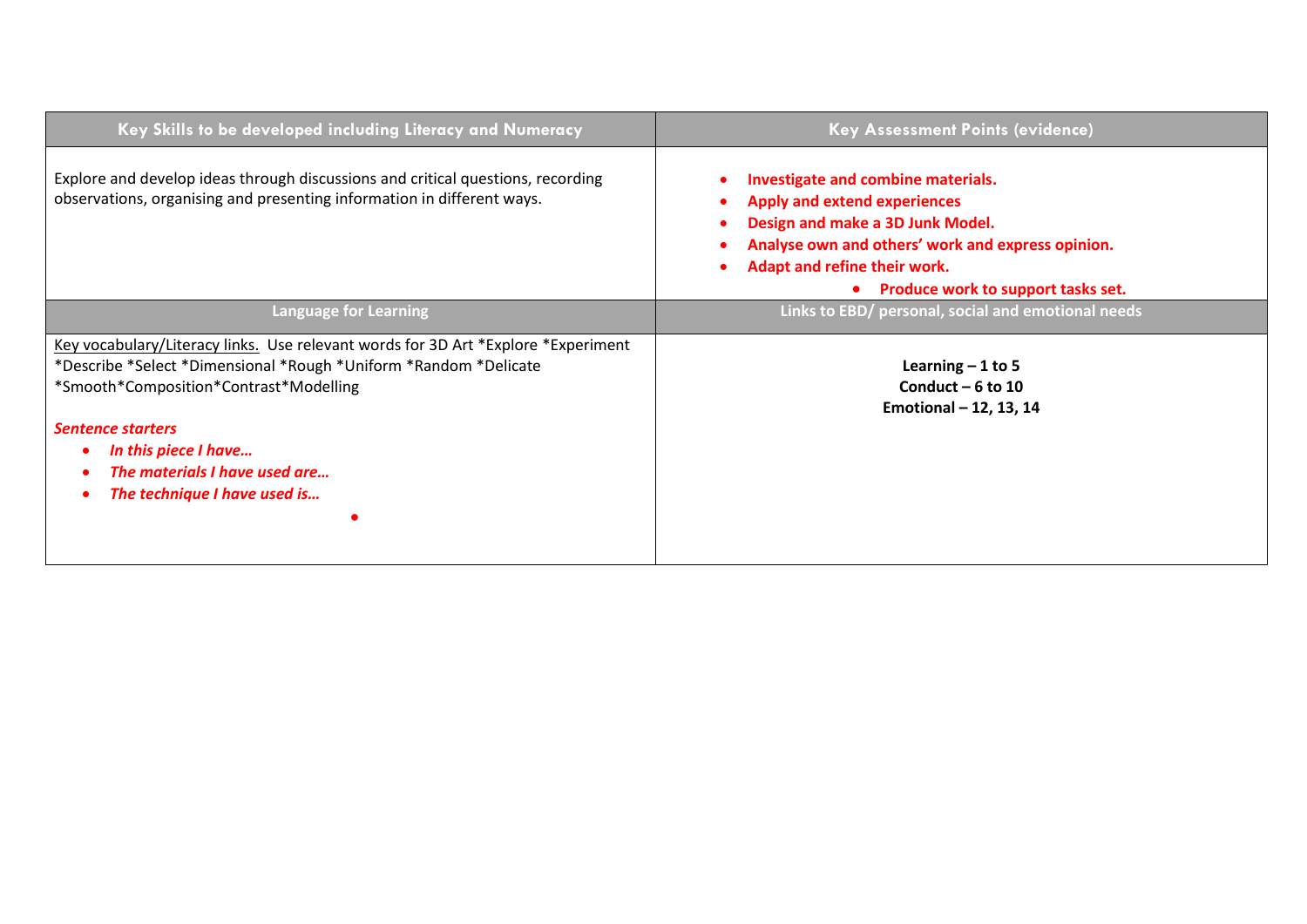| <b>Session</b> | Learning<br><b>Objectives</b>                                                                                     | <b>Content to be covered</b>                                                                                                                                                                                                                                       | <b>Suggested Pedagogy/Teaching Activities</b>                                                                                                                                                                                                    | <b>Learning Outcomes</b><br>(Assessment/ Level descriptors<br>for this lesson)                                                                                                                                                              |
|----------------|-------------------------------------------------------------------------------------------------------------------|--------------------------------------------------------------------------------------------------------------------------------------------------------------------------------------------------------------------------------------------------------------------|--------------------------------------------------------------------------------------------------------------------------------------------------------------------------------------------------------------------------------------------------|---------------------------------------------------------------------------------------------------------------------------------------------------------------------------------------------------------------------------------------------|
|                | Introduction to<br>the topic and<br>explore<br>existing<br>knowledge.                                             | Demonstrate existing<br>knowledge and understanding<br>of 3D junk modelling. Think and<br>record ideas for everyday<br>items that could be used.<br>Group discussions and then<br>each pupil to demonstrate their<br>own level of knowledge.                       | Mind mapping activity using words, drawings and images of<br>objects.<br>A collage can be a good way to record ideas.<br>Research mystical creatures.                                                                                            | Questions and answers to<br>assess level of knowledge and<br>understanding.<br>By outcome and level of work.<br>Have they achieved the LO?<br>Recorded on the assessment<br>grid.                                                           |
| $\overline{2}$ | Explore<br>existing 3D<br>Art work and<br>analyse their<br>key features.<br>Discuss and<br>question<br>critically | <b>Explore and Develop Ideas</b><br>Research existing 3D Art work<br>through a variety of resource,<br>such as; the internet, books,<br>visual stimuli, photographs.<br>Group discussion about 3D Art<br>and the work, likes/dislikes and<br>the identified style. | Use of ICT to research different forms of 3D art and 3D artists.<br>Pupils should try to find references to mystical creatures.<br>Organise and present research in a collage or sketch book.<br>Produce sketches using research as a reference. | Investigate existing 3D junk<br>Models and analyse their key<br>features to then produce<br>sketches for future references.<br>Questions and answers to<br>assess level of knowledge and<br>understanding.<br>By outcome and level of work. |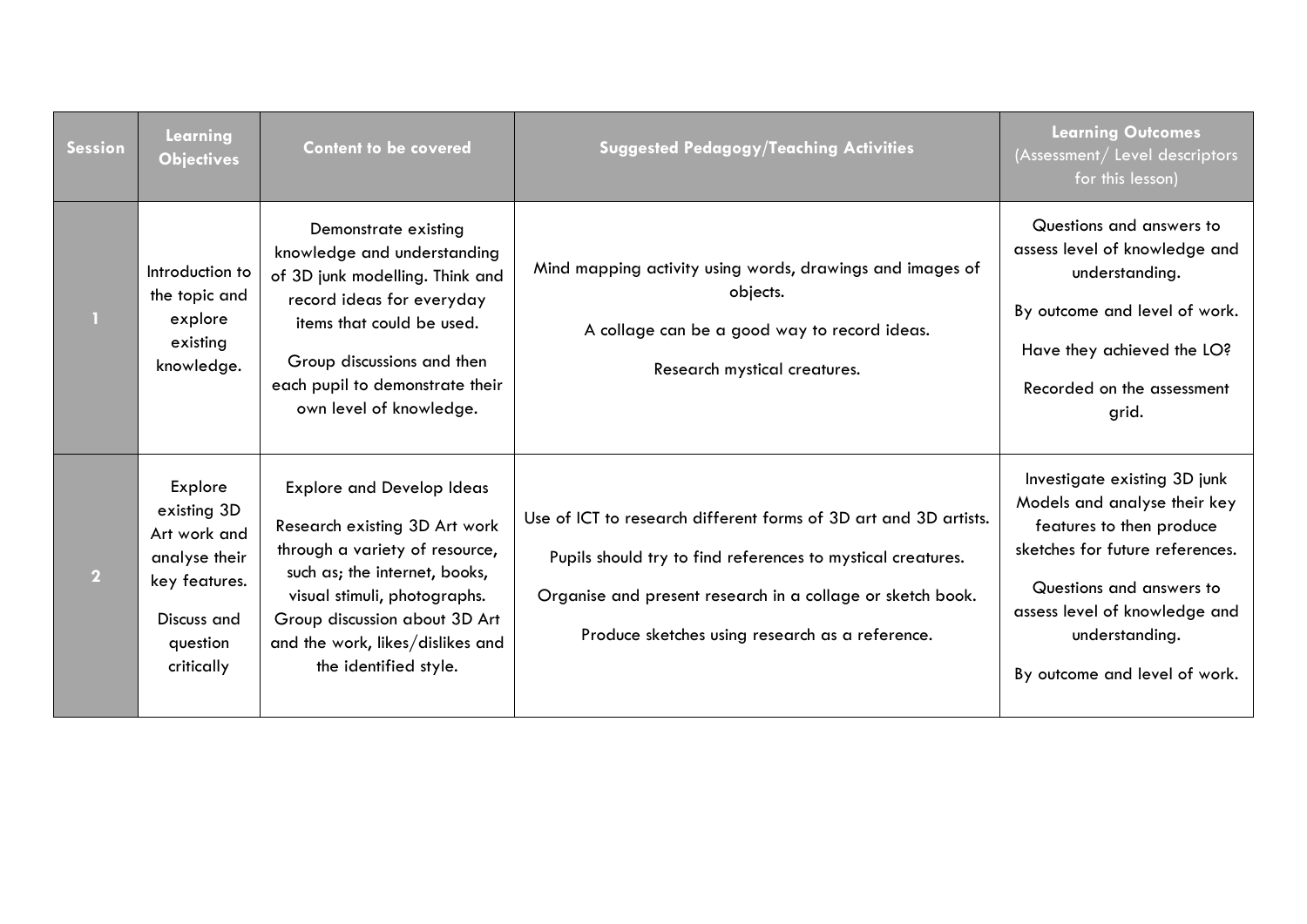| <b>Session</b>          | Learning<br><b>Objectives</b>                                                                              | <b>Content to be covered</b>                                                                                                                                                     | <b>Suggested Pedagogy/Teaching Activities</b>                                                                                                                                                                                                                                                                                     | <b>Learning Outcomes</b><br>(Assessment/ Level descriptors<br>for this lesson)                                                                                                   |
|-------------------------|------------------------------------------------------------------------------------------------------------|----------------------------------------------------------------------------------------------------------------------------------------------------------------------------------|-----------------------------------------------------------------------------------------------------------------------------------------------------------------------------------------------------------------------------------------------------------------------------------------------------------------------------------|----------------------------------------------------------------------------------------------------------------------------------------------------------------------------------|
| $\overline{\mathbf{3}}$ | Organise and<br>present<br>information in<br>different<br>ways.<br>Investigate<br>and combine<br>materials | Explore and develop ideas<br>Experiment with techniques and<br>mixed media.                                                                                                      | Develop research with annotation.<br>Experiment then practice using new materials and techniques.<br>Widen experiences through investigation.<br>Teacher led task demonstrating how to build junk modelling<br>Continue with creating sketches/collage ideas to ideally lead<br>to final piece of work e.g. 3D Mystical creature. | Questions and answers to<br>assess level of knowledge and<br>understanding.<br>By outcome and level of work.<br>Have they achieved the LO?<br>In house assessment grid.          |
|                         | Apply and<br>extend<br>experiences.<br>Analyse own<br>and others<br>work and<br>express<br>opinion         | Investigate and making<br>Experiment with techniques and<br>media. Learn to fix items<br>together and create the look of<br>something different to its<br>intended original use. | Teacher led task demonstrating how to compile objects to<br>create different forms.<br>Select a final idea and begin to make.<br>Self and peer analysis to help identify best final design idea                                                                                                                                   | Questions and answers to<br>assess level of knowledge and<br>understanding.<br>By outcome and level of work.<br>Have they achieved the LO?<br>In house assessment<br>Unit award. |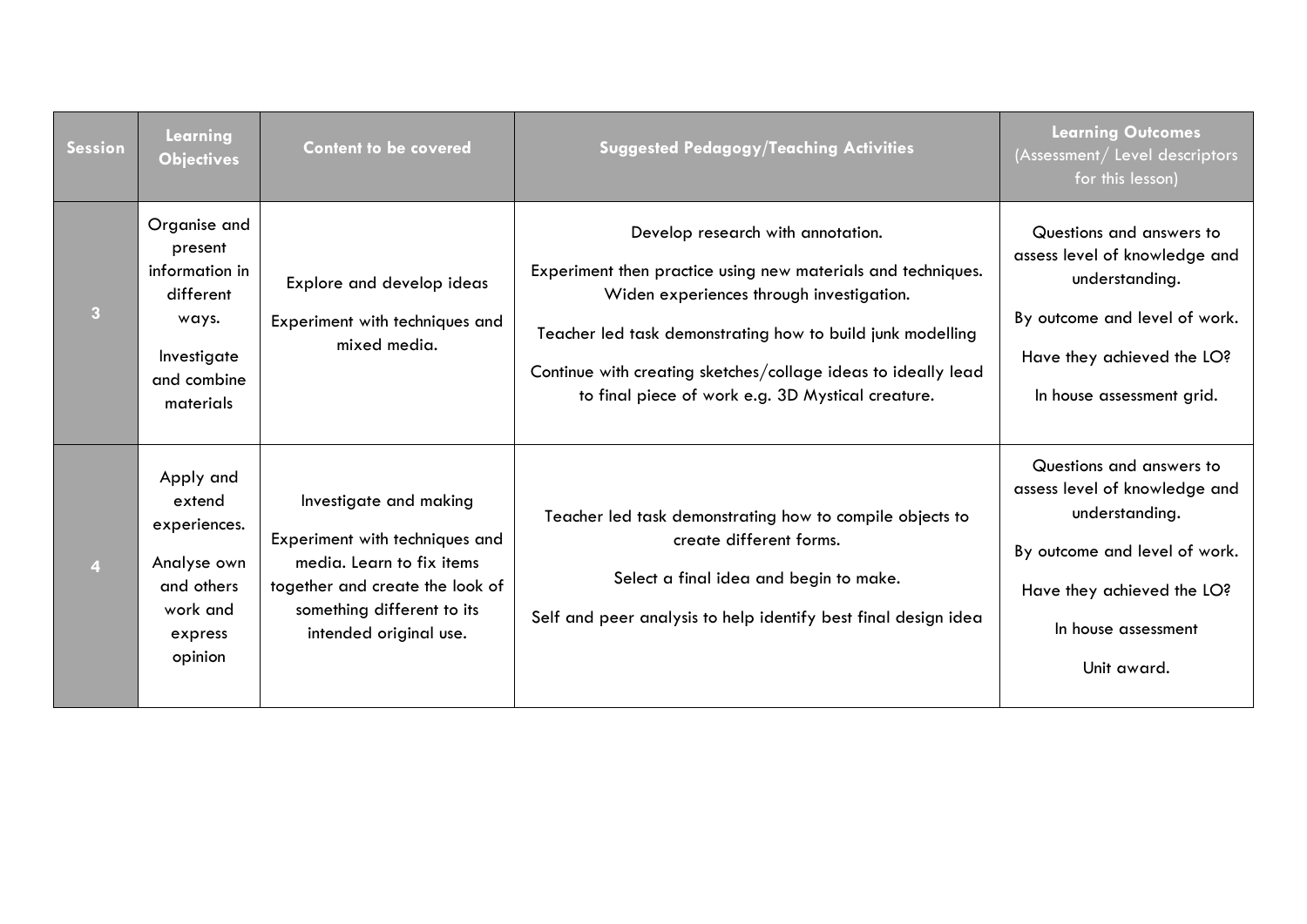| <b>Session</b>  | Learning<br><b>Objectives</b>                                                      | <b>Content to be covered</b> | <b>Suggested Pedagogy/Teaching Activities</b>                                                                                                                                                                                                                            | <b>Learning Outcomes</b><br>(Assessment/ Level descriptors<br>for this lesson)                                                                                                    |
|-----------------|------------------------------------------------------------------------------------|------------------------------|--------------------------------------------------------------------------------------------------------------------------------------------------------------------------------------------------------------------------------------------------------------------------|-----------------------------------------------------------------------------------------------------------------------------------------------------------------------------------|
| 5 <sub>5</sub>  | Adapt and<br>refine work                                                           | Investigate and making       | Continue making a 3D Mystical creature<br>Develop and update design ideas and annotate as practical is<br>undertaken.<br>Self-analyse progress and issues experienced.                                                                                                   | Questions and answers to<br>assess level of knowledge and<br>understanding.<br>By outcome and level of work.<br>Have they achieved the LO?<br>Recorded on the assessment<br>grid. |
| $6\overline{6}$ | Understand<br>visual and<br>tactile<br>qualities of<br>materials and<br>processes. | Making of practical pieces.  | Continue making a 3D mystical creature related to research.<br>Develop and update design ideas and annotation as practical<br>is undertaken.<br>Self-analyse progress and issues experienced.<br>Demonstrate to learners how to visualise the qualities of their<br>work | Questions and answers to<br>assess level of knowledge and<br>understanding.<br>By outcome and level of work.<br>Have they achieved the LO?<br>Recorded on the assessment<br>grid  |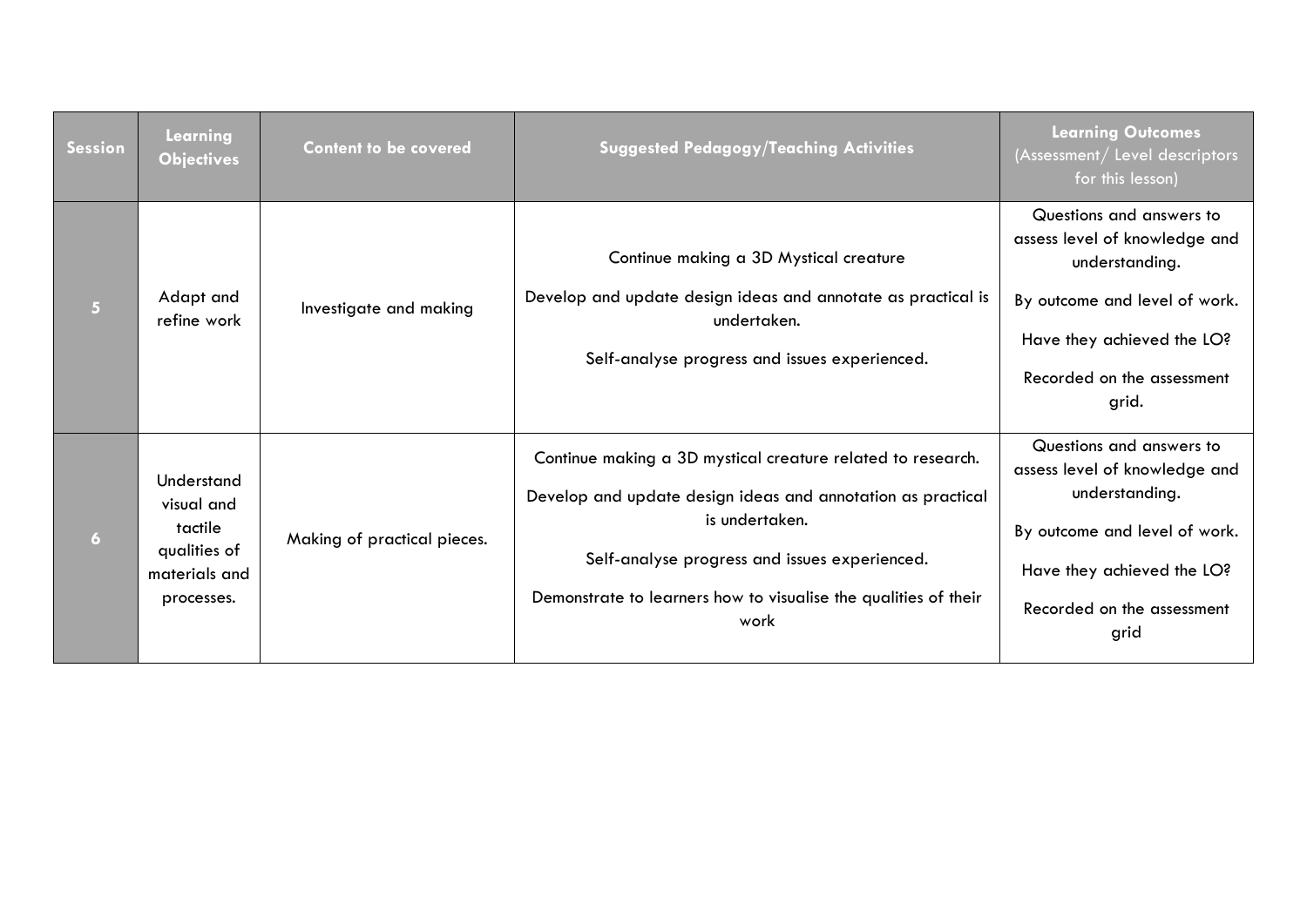#### **Sample ideas**



 **3D cube designs**